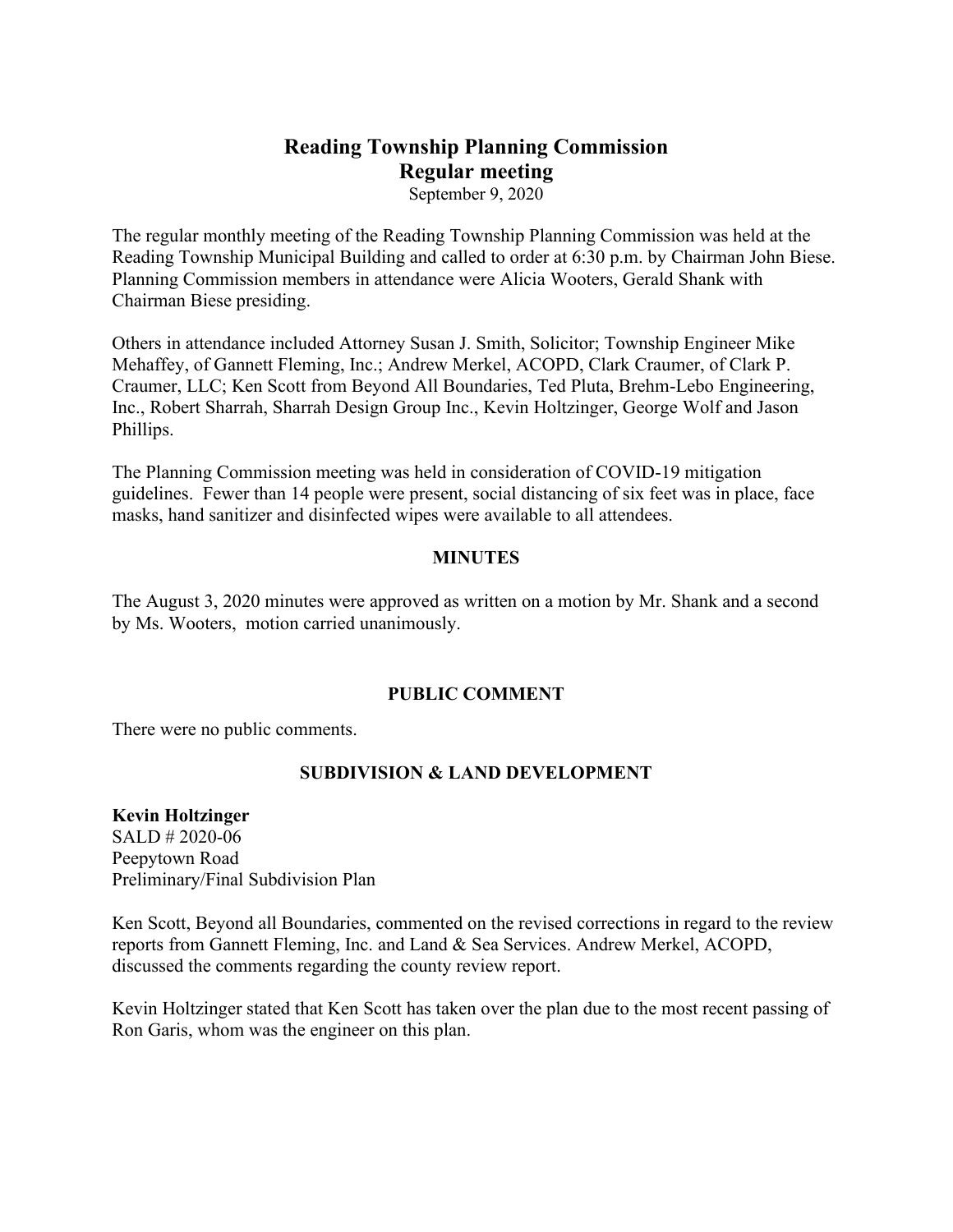Ken Scott has provided a revised plan. Upon review of the revised plan, all comments were addressed for the Zoning review, all comments were addressed for the Gannett Fleming, Inc. review, except No. 1 and No. 7, and all comments were addressed for the County.

On a motion by Mr. Shank and a second by Ms. Wooters, a recommendation was made to waive the Preliminary plan to the Final Plan, motion carried unanimously.

On a motion by Mr. Shank and a second by Ms. Wooters, a recommendation was made to have Chairman John Biese complete and sign the Planning Module to be submitted to the State on behalf of the Planning Commission, motion carried unanimously.

On a motion by Mr. Shank and a second by Ms. Wooters, the Planning Commission recommended conditional approval of the Kevin Holtzinger subdivision plan, #2020-06, motion carried unanimously. The conditional approval was based on the plan revisions dated September 3, 2020 and the Gannett Fleming, Inc. plan review letter dated, September 3, 2020 subject to the following conditions:

1. Sections  $\S22-306.A(27) & (28)$  requires that all seals, certifications, and signatures shall be provided on the Plan Set to facilitate recordation of the Final Plan(s).

7. A Sewage Facilities Planning Module should be received, reviewed, and evaluated by PA Department of Environmental Protection (PADEP), as required by Section §22-306 B(10). We will defer to the Township and its Sewage Enforcement Officer to process as appropriate.

Mr. Holtzinger stated he does not have any recommendations of the conditions concerning the plan.

# **John & Deborah Winand**

SALD # 2020-07 Fish & Game Road Preliminary/Final Subdivision Plan

Robert Sharrah, Sharrah Design Group, Inc., discussed the comments on the review reports from Gannett Fleming, Inc., the Adams County Office of Planning and Development and from Land & Sea Services. The Planning Commission, Mike Mehaffey, Andrew Merkel and Susan Smith discussed the outstanding conditions.

Based on the many outstanding conditions that need addressed, the Planning Commission made a motion by Mr. Shank and a second by Ms. Wooters to table the plan until some of the issues were addressed. The motion was carried unanimously.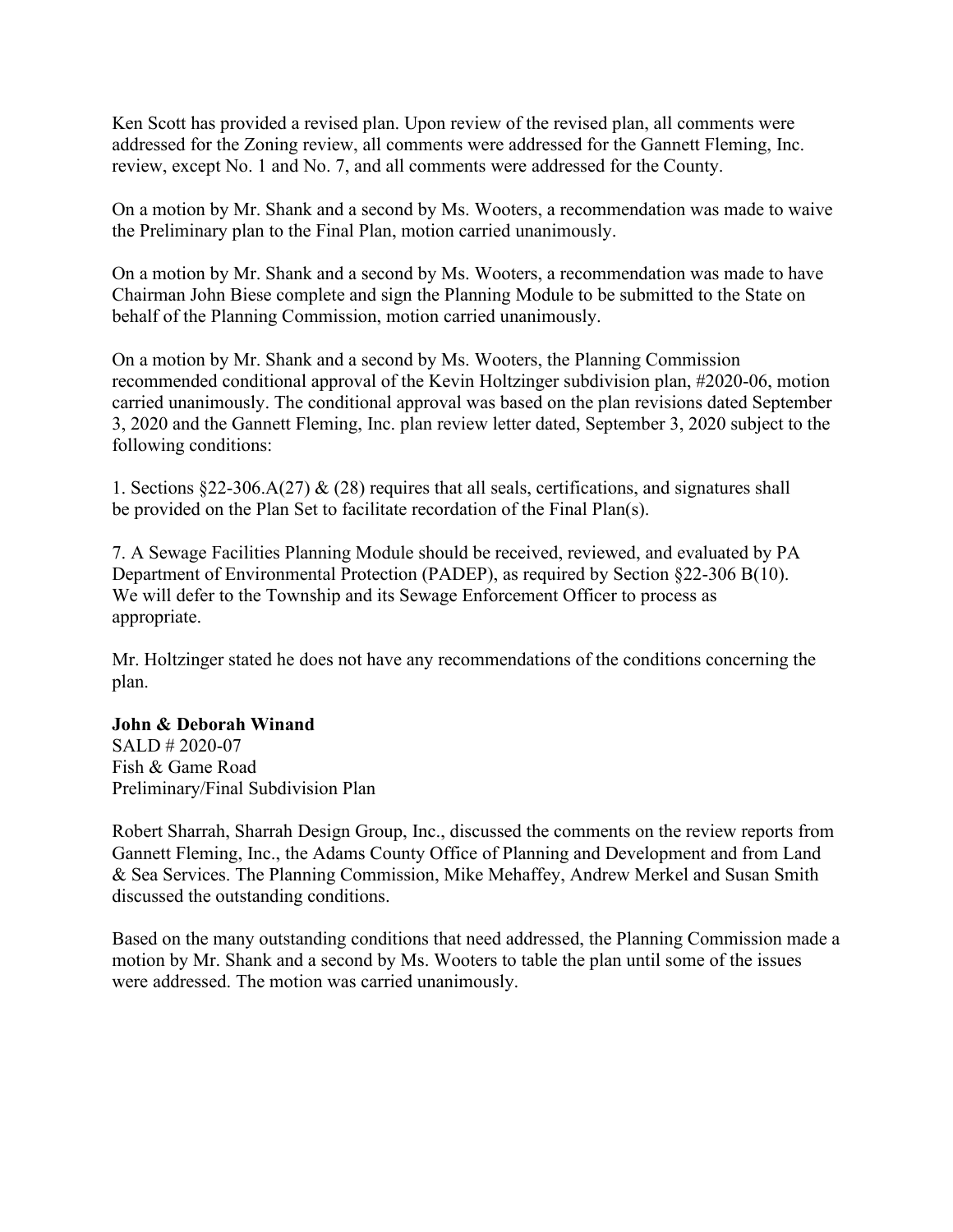#### **2017 Lemmon Trust FBO ELL** Carlisle Pike Final Subdivision Plan

The Planning Commission reviewed the revised plans dated July 30, 2020 and the Gannett Fleming, Inc. review report dated September 3, 2020.

Ted Pluto, Brehm-Lebo Engineering, commented on the revised corrections pertaining to the review report from Gannett Fleming, Inc.

On a motion by Mr. Shank and a second by Ms. Wooters, the Planning Commission made a recommendation of a Modification of Section 22-306.A(30) regarding the Hydric Soils Report related to No. 5 of the Gannett Fleming Plan Review report dated September 3, 2020. Motion was carried unanimously.

On a motion by Mr. Shank and a second by Ms. Wooters, the Planning Commission recommended conditional approval of the 2017 Lemmon Trust FBO ELL subdivision plan, #2020-05, motion carried unanimously. The conditional approval was based on the plan revisions dated July 30, 2020 and the Gannett Fleming, Inc. plan review letter dated, September 3, 2020 subject to the following conditions:

1. Sections §22-306.A(27) & (28) requires that all seals, certifications, and signatures shall be provided on the Plan Set to facilitate recordation of the Final Plan(s).

6. A Sewage Facilities Planning Module should be received, reviewed, and evaluated by PA Department of Environmental Protection (PADEP), as required by Section §22-306 B(10). We note the existing on-lot septic system testing and will defer to the Township and its Sewage Enforcement Officer to process as appropriate.

7. We recommend that a Lot Merger Agreement be prepared and executed for the combination of Lot 1B and Lot 2B to ensure that they become an integral, non-separable tract of land following this subdivision.

We will ask at the Board of Supervisors Meeting or by letter if the participants agree to the conditions of the plan.

On a motion by Mr. Shank and a second by Ms. Wooters, was recommended to have Chairman John Biese complete and sign the Planning Module to be submitted to the State on behalf of the Planning Commission, motion carried unanimously.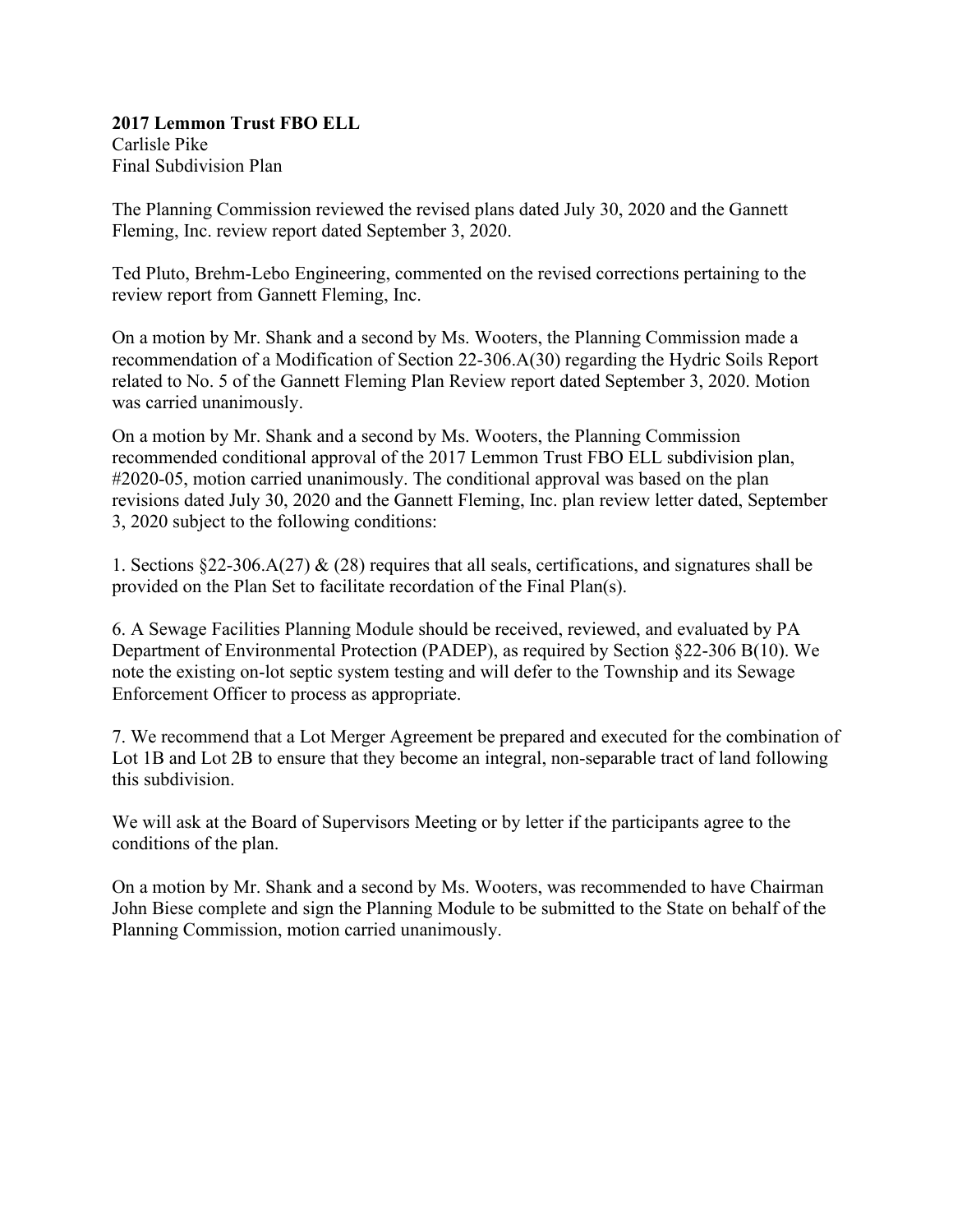**Jeffrey and Deborah Seibert** SALD # 2015-08 Nell Road Subdivision Plan

The Planning Commission and Susan Smith, Township Solicitor, addressed some concerns regarding the driveway sight distances, Homeowners Agreement, Reading Township Adams County Installation Agreement, Property Owners Agreement, Declaration and Restrictions of Nell Road Association, and By Laws for Nell Road Homeowners Association.

Discussion was held in regard to Provisions for non-payment of use of the facility, permits, easements (sewer, sewer water), who is responsible for repair and maintenance of the utility easement, maintenance, repair costs, spray irrigation, yearly costs, and bonds.

The Gannett Fleming Inc. review report dated September 9, 2020 was reviewed by the Planning Commission and Clark Craumer, LLC. After a discussion on each comment in the review report, a motion was made by Mr. Shank and a second by Ms. Wooters to table the plan until some of the outstanding comments can be addressed. Motion was carried unanimously.

# **ZONING HEARING**

There are no Zoning Hearing Board applications at this time.

# **MISCELLANEOUS**

Andrew Merkel spoke about Heritage Historical resources and if anybody has any input to please provide the information to ACOPD.

The Planning Commission held a discussion regarding Mylar copies of Subdivision and Land Development plans. The township would like to maintain mylar copies of Subdivision and Land Development plans.

A template was created for the Lot Merger Agreement and can be distributed to engineers for completion.

A report from Adams County Conservation District regarding the Land Development for Valerie Lowe & Cheryl Pokorny was reviewed.

Acts 14, 67, 68, 127 Notification for New NPDES General Permit in regard to Chesterfield Subdivision will be provided to the BOS for review.

On a motion made by Mr. Shank and a second by Ms. Wooters, carried unanimously, the Planning Commission Meeting currently scheduled for October 5, 2020 is cancelled because there will not be a quorum in attendance.